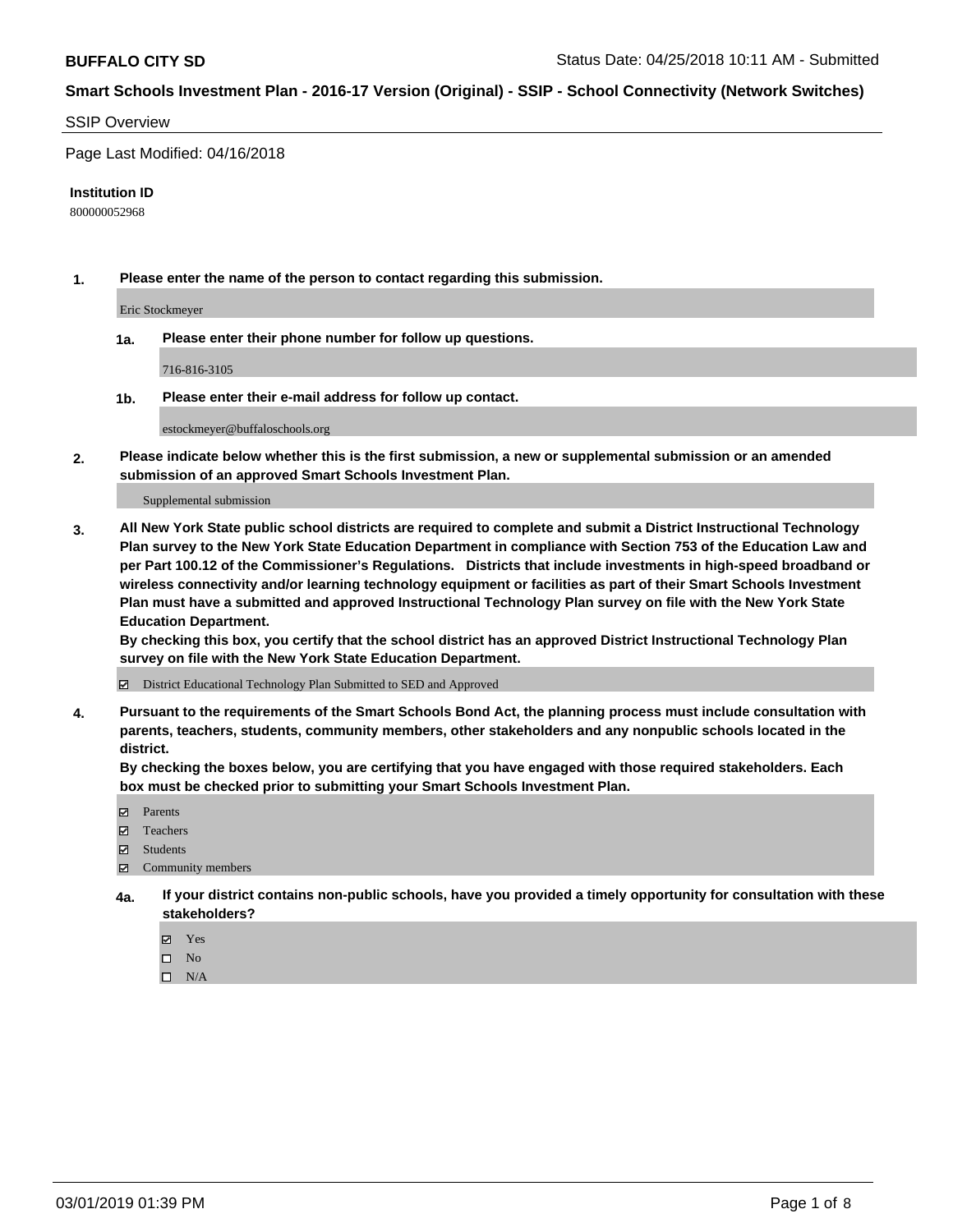#### SSIP Overview

Page Last Modified: 04/16/2018

### **5. Certify that the following required steps have taken place by checking the boxes below: Each box must be checked prior to submitting your Smart Schools Investment Plan.**

- The district developed and the school board approved a preliminary Smart Schools Investment Plan.
- $\boxtimes$  The preliminary plan was posted on the district website for at least 30 days. The district included an address to which any written comments on the plan should be sent.
- $\boxtimes$  The school board conducted a hearing that enabled stakeholders to respond to the preliminary plan. This hearing may have occured as part of a normal Board meeting, but adequate notice of the event must have been provided through local media and the district website for at least two weeks prior to the meeting.
- The district prepared a final plan for school board approval and such plan has been approved by the school board.
- $\boxtimes$  The final proposed plan that has been submitted has been posted on the district's website.
- **5a. Please upload the proposed Smart Schools Investment Plan (SSIP) that was posted on the district's website, along with any supporting materials. Note that this should be different than your recently submitted Educational Technology Survey. The Final SSIP, as approved by the School Board, should also be posted on the website and remain there during the course of the projects contained therein.**

BPS\_Preliminary\_SSIP\_Final\_Upload.pdf SSIP\_Board\_Item\_Approval\_5a.pdf 2016-2019\_Technology\_Plan.pdf

**5b. Enter the webpage address where the final Smart Schools Investment Plan is posted. The Plan should remain posted for the life of the included projects.**

https://www.buffaloschools.org/Page/2400

**6. Please enter an estimate of the total number of students and staff that will benefit from this Smart Schools Investment Plan based on the cumulative projects submitted to date.**

33,000

**7. An LEA/School District may partner with one or more other LEA/School Districts to form a consortium to pool Smart Schools Bond Act funds for a project that meets all other Smart School Bond Act requirements. Each school district participating in the consortium will need to file an approved Smart Schools Investment Plan for the project and submit a signed Memorandum of Understanding that sets forth the details of the consortium including the roles of each respective district.**

 $\Box$  The district plans to participate in a consortium to partner with other school district(s) to implement a Smart Schools project.

**8. Please enter the name and 6-digit SED Code for each LEA/School District participating in the Consortium.**

| <b>Partner LEA/District</b> | ISED BEDS Code |
|-----------------------------|----------------|
| (No Response)               | (No Response)  |

**9. Please upload a signed Memorandum of Understanding with all of the participating Consortium partners.**

(No Response)

**10. Your district's Smart Schools Bond Act Allocation is:**

\$56,020,356

**11. Enter the budget sub-allocations by category that you are submitting for approval at this time. If you are not budgeting SSBA funds for a category, please enter 0 (zero.) If the value entered is \$0, you will not be required to complete that survey question.**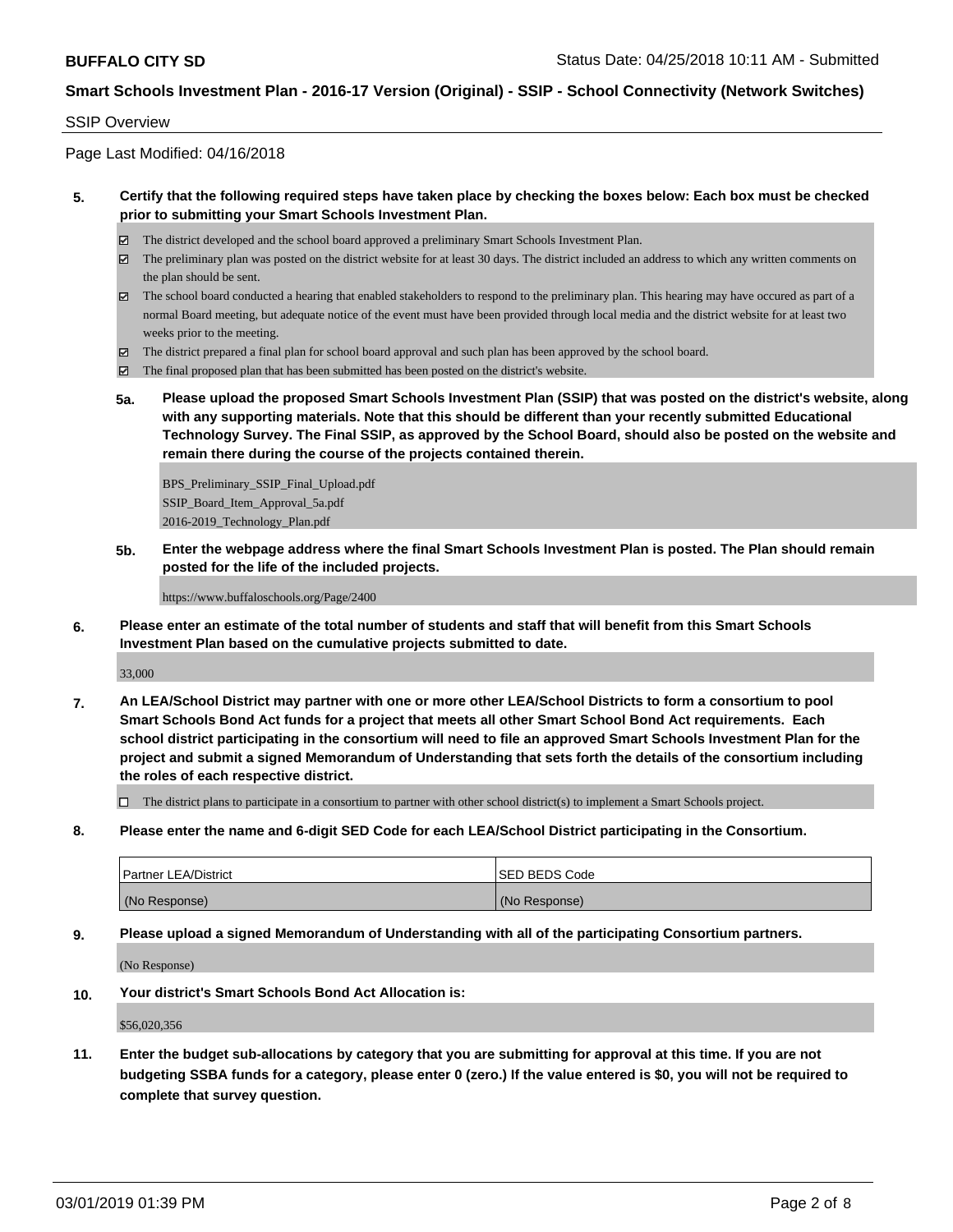# SSIP Overview

Page Last Modified: 04/16/2018

|                                       | Sub-<br>Allocations |
|---------------------------------------|---------------------|
| School Connectivity                   | 7,135,732           |
| Connectivity Projects for Communities | $\overline{0}$      |
| <b>Classroom Technology</b>           | $\overline{0}$      |
| Pre-Kindergarten Classrooms           | $\mathbf 0$         |
| Replace Transportable Classrooms      | $\Omega$            |
| High-Tech Security Features           | $\mathbf 0$         |
| Totals:                               | 7,135,732           |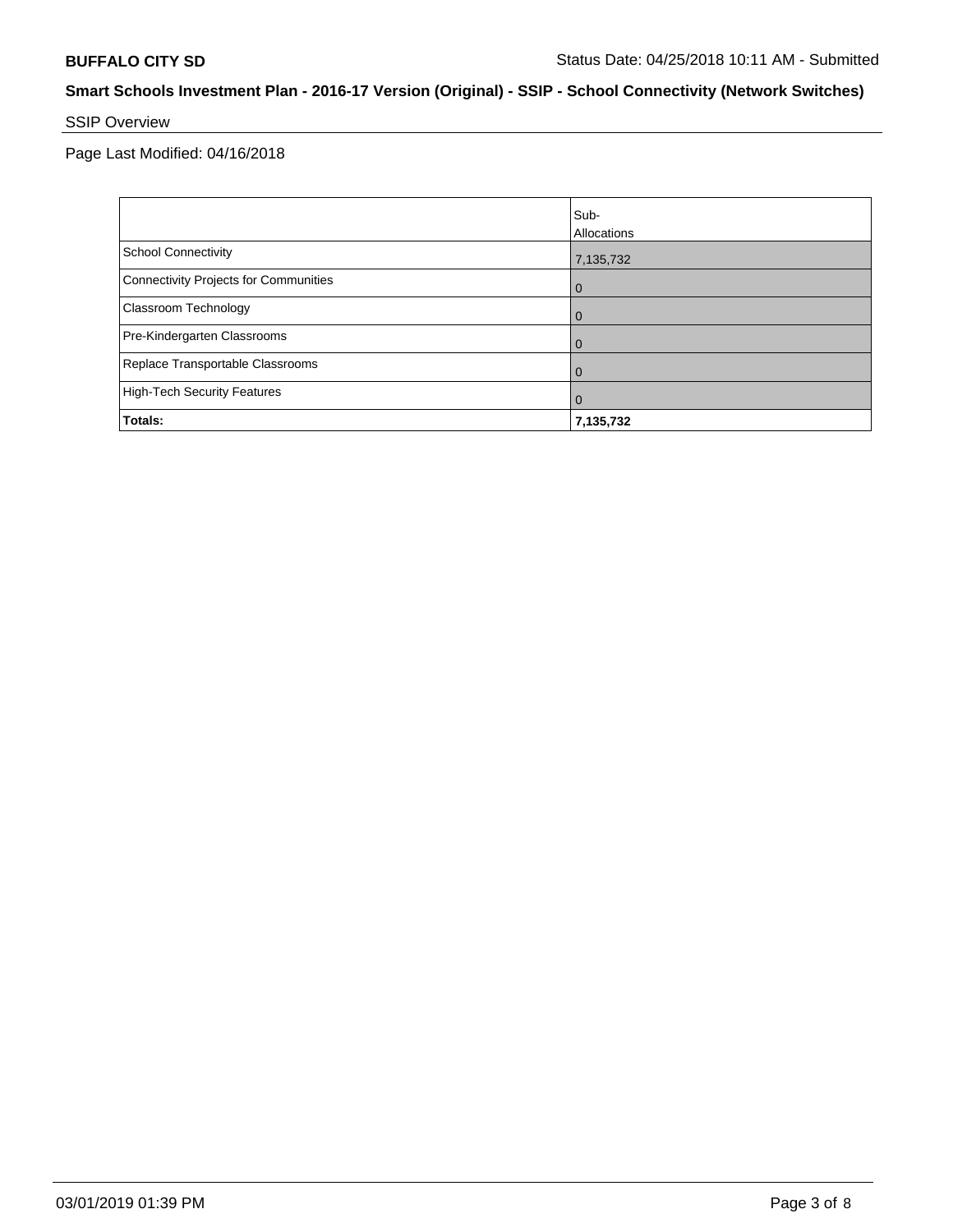#### School Connectivity

Page Last Modified: 04/16/2018

- **1. In order for students and faculty to receive the maximum benefit from the technology made available under the Smart Schools Bond Act, their school buildings must possess sufficient connectivity infrastructure to ensure that devices can be used during the school day. Smart Schools Investment Plans must demonstrate that:**
	- **• sufficient infrastructure that meets the Federal Communications Commission's 100 Mbps per 1,000 students standard currently exists in the buildings where new devices will be deployed, or**
	- **• is a planned use of a portion of Smart Schools Bond Act funds, or**
	- **• is under development through another funding source.**

**Smart Schools Bond Act funds used for technology infrastructure or classroom technology investments must increase the number of school buildings that meet or exceed the minimum speed standard of 100 Mbps per 1,000 students and staff within 12 months. This standard may be met on either a contracted 24/7 firm service or a "burstable" capability. If the standard is met under the burstable criteria, it must be:**

**1. Specifically codified in a service contract with a provider, and**

**2. Guaranteed to be available to all students and devices as needed, particularly during periods of high demand, such as computer-based testing (CBT) periods.**

### **Please describe how your district already meets or is planning to meet this standard within 12 months of plan submission.**

The Buffalo City School District has nearly 33,000 students, which based on the state standard, means a 3.3Gb connection speed is required. The District's current connection speed is already in compliance with the minimum connection speed standards identified in the Smart Schools Bond Act. Currently, the District has a 10Gbps connection between all schools and between all data rooms within each building. Smart Schools Bond Act funds will be used to maintain and increase these speeds.

- **1a. If a district believes that it will be impossible to meet this standard within 12 months, it may apply for a waiver of this requirement, as described on the Smart Schools website. The waiver must be filed and approved by SED prior to submitting this survey.**
	- $\Box$  By checking this box, you are certifying that the school district has an approved waiver of this requirement on file with the New York State Education Department.

#### **2. Connectivity Speed Calculator (Required)**

|                         | l Number of<br>Students | Multiply by<br>100 Kbps | Divide by 1000 Current Speed<br>to Convert to<br>Reauired<br>Speed in Mb | in Mb | <b>Expected</b><br>Speed to be<br><b>Attained Within   Required</b><br>12 Months | <b>Expected Date</b><br><b>When</b><br>Speed Will be<br>l Met |
|-------------------------|-------------------------|-------------------------|--------------------------------------------------------------------------|-------|----------------------------------------------------------------------------------|---------------------------------------------------------------|
| <b>Calculated Speed</b> | 33,000                  | 3,300,000               | 3300                                                                     | 10000 | 10000                                                                            | Already                                                       |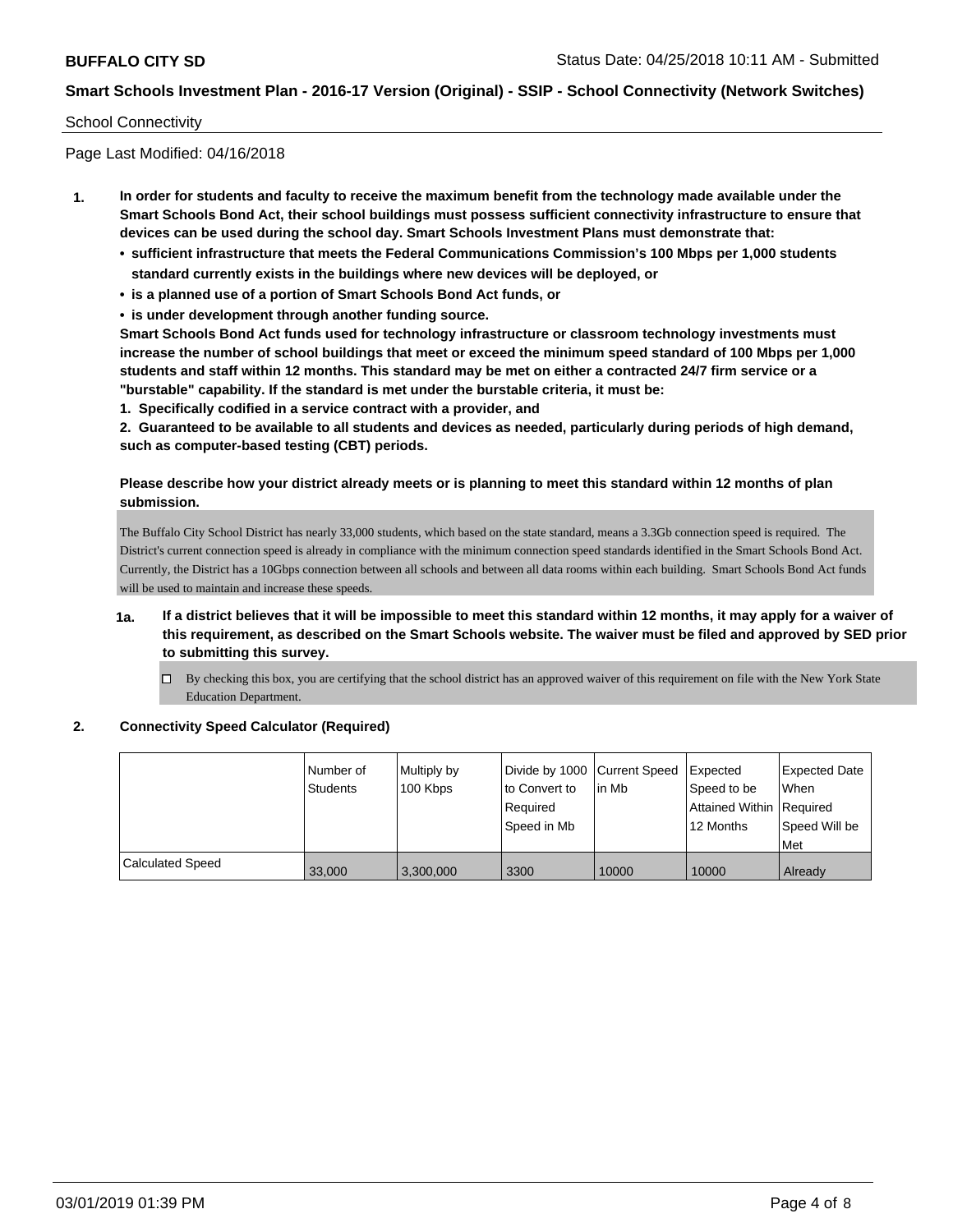### School Connectivity

## Page Last Modified: 04/16/2018

## **3. Describe how you intend to use Smart Schools Bond Act funds for high-speed broadband and/or wireless connectivity projects in school buildings.**

The Buffalo City School District wants to ensure that it has a robust, secure, and reliable high speed network infrastructure to serve its end-users. The District wants to use the Smart Schools Bond funds to continue to increase network capacity to support both instruction and daily operations including: 1 to 1 programs, readiness for Computer Based Testing (CBT), VoIP telephone system, and future Bring Your Own Device (BYOD) initiatives.

#### **Use of Funds to Support High-Speed Broadband and Wireless Connectivity**

Upgrading **network switches** that are nearing end of life. Originally installed in 2008, the District's current network switches will be replaced with new switches capable of supporting faster network speeds at all buildings. A total of 1330 network switches will be installed in all buildings as well as 14 hub switches to replace and expand network connectivity between District buildings and with the internet.

With the support of E-Rate funds, the District already has single-mode fiber optic and multi-mode fiber optic cabling in place between wiring closets in buildings, and all data runs for wired and wireless access are cabled with 6e cable. Further, the District has just completed an upgrade of its wireless infrastructure with the installation of an additional 1020 Aruba AC Wireless Access Points. These faster WAPS in all instructional areas capable of providing connectivity for each student, teacher, and administrator to use a mobile computing device. A total of 3670 AC Wireless Access points are now capable of leveraging new, faster AC wireless technology. The District's new wireless infrastructure will be able to provide ubiquitous wireless coverage in buildings and sufficient wireless bandwidth capacity per access point in classrooms to allow for 1 to 1 device implementations.

## **4. Describe the linkage between the district's District Instructional Technology Plan and the proposed projects. (There should be a link between your response to this question and your response to Question 1 in Part E. Curriculum and Instruction "What are the district's plans to use digital connectivity and technology to improve teaching and learning?)**

The District plans to use digital connectivity and technology to improve teaching and learning by embracing a mobility strategy that aligns with the current way of accessing information and interacting in a global digital society. This will incorporate a 1 to 1 strategy that will ultimately place a mobile computing device in the hands of each child starting in grade 3. Implementation of a District-wide 1 to 1 strategy and implementation of new innovative technology will necessitate the need for a robust, dependable and reliable wired and wireless infrastructure. In addition, the District should address internet access needs for students outside of the school local area WiFi network through after-school use of school computer labs in addition to leveraging other possible options including cellular networks and community WiFi.

The District is committed to support anywhere, anytime access to digital resources by students and teachers. Supports will be put in place for students, teachers, and administrators to get greater access to resources when they are not in school. In addition, as the district moves in the direction of mobile applications, the BPS Data Center will be expanded to ensure students and teachers have access to their files and instructional resources from any device or location at any time. Furthermore, a collaborative model will engage educators across district schools to cooperatively analyze and align BPS curriculum with the CCLS and technology competencies overlap. Many of the CCLS include specific technology components that align directly with the NETS-S. Support is needed for teachers' efforts to see and understand how to incorporate the technology components into daily content delivery and formative assessment.

In support of the greater use of technology as part of daily instruction, the District will completely refresh its inventory of network switches to support new technologies and the greater demands a 1 to 1 deployment has on a district's network infrastructure. Switch upgrades will support Power Over Ethernet (POE) and have been properly sized in each IDF to accommodate not only necessary Ethernet ports, but to accommodate all the need for POE devices, ie: Wireless Access Points, interactive displays, VoIP phones, security cameras, etc.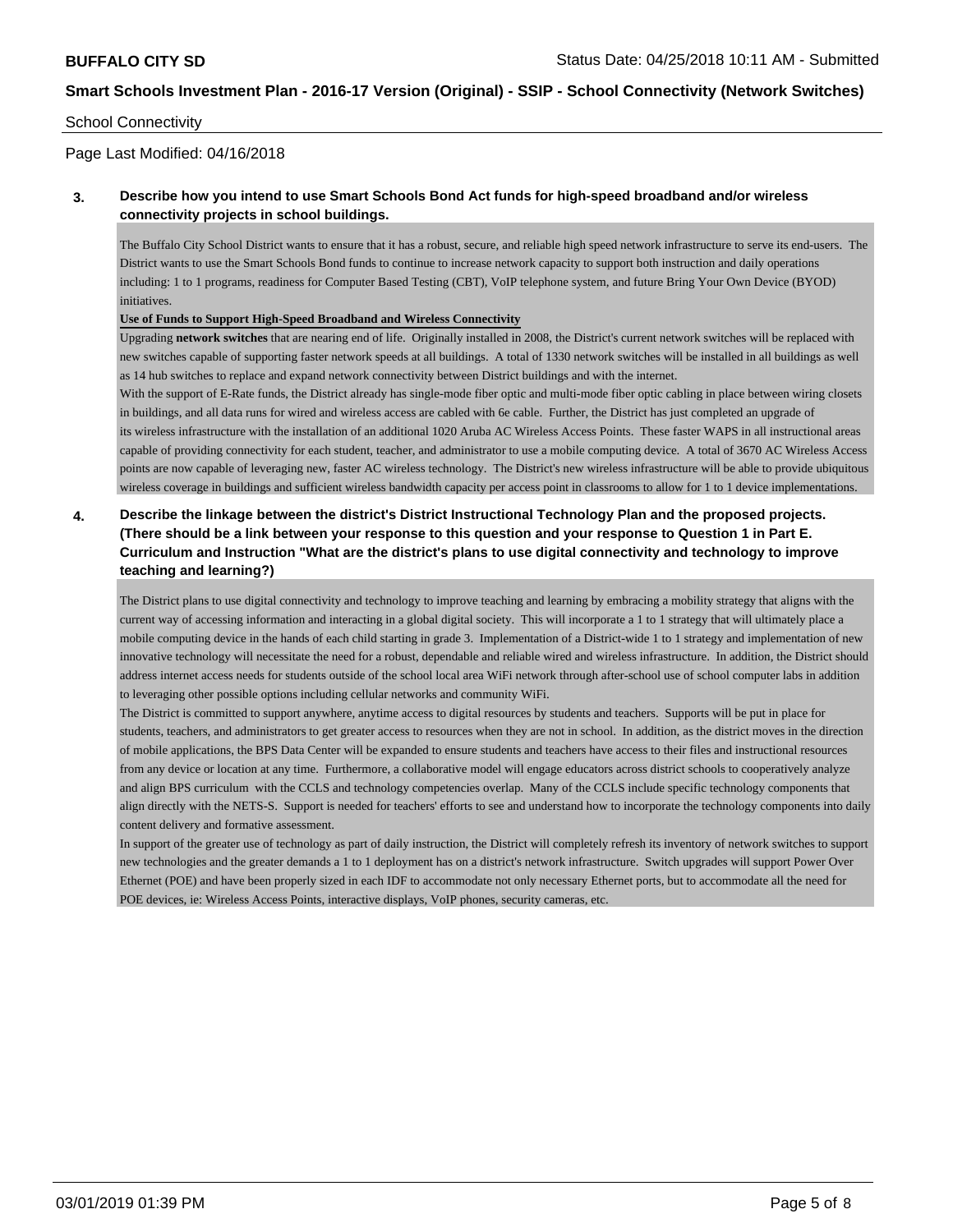#### School Connectivity

Page Last Modified: 04/16/2018

**5. If the district wishes to have students and staff access the Internet from wireless devices within the school building, or in close proximity to it, it must first ensure that it has a robust Wi-Fi network in place that has sufficient bandwidth to meet user demand.**

#### **Please describe how you have quantified this demand and how you plan to meet this demand.**

Buffalo Public Schools has just completed an upgrade of its wireless infrastructure with the installation of an additional 1020 Aruba AC Wireless Access Points. These faster WAPS in all instructional areas capable of providing connectivity for each student, teacher, and administrator to use a mobile computing device. A total of 3670 AC Wireless Access Points are now capable of leveraging new, faster AC wireless technology. The District's new wireless infrastructure will be able to provide ubiquitous wireless coverage in buildings and sufficient wireless bandwidth capacity per access point in classrooms to allow for 1 to 1 device implementations.

The District wants to ensure that all students and staff have wireless access when they need it. To this end, the District closely monitors and manages network traffic to ensure high throughput. In order to meet usage demands with the appropriate level of wireless access, every classroom will have at least one dedicated WAP capable of supporting 40-50 students simultaneously and larger spaces will be outfitted with multiple WAPS.

In addition, the District is refreshing its inventory of network switches to support greater connectivity, both wired and wireless. Through the upgrading of network switches, buildings will have full network connectivity with room for expansion.

Lastly, the District's fiber network is currently a 10GB ring connecting all buildings. To support increased connectivity, capacity is being upgraded to a 40GB connection.

**6. As indicated on Page 5 of the guidance, the Office of Facilities Planning will have to conduct a preliminary review of all capital projects, including connectivity projects.**

**Please indicate on a separate row each project number given to you by the Office of Facilities Planning.**

| Project Number        |  |
|-----------------------|--|
| 14-06-00-01-7-999-BA1 |  |

**7. Certain high-tech security and connectivity infrastructure projects may be eligible for an expedited review process as determined by the Office of Facilities Planning.**

**Was your project deemed eligible for streamlined review?**

Yes

**7a. Districts that choose the Streamlined Review Process will be required to certify that they have reviewed all installations with their licensed architect or engineer of record and provide that person's name and license number. The licensed professional must review the products and proposed method of installation prior to implementation and review the work during and after completion in order to affirm that the work was codecompliant, if requested.**

I certify that I have reviewed all installations with a licensed architect or engineer of record.

**8. Include the name and license number of the architect or engineer of record.**

| Name            | License Number |
|-----------------|----------------|
| Joseph Giusiana | 59122          |

**9. If you are submitting an allocation for School Connectivity complete this table.**

**Note that the calculated Total at the bottom of the table must equal the Total allocation for this category that you entered in the SSIP Overview overall budget.** 

|                      | Sub-              |
|----------------------|-------------------|
|                      | <b>Allocation</b> |
| Network/Access Costs | 4,106,808         |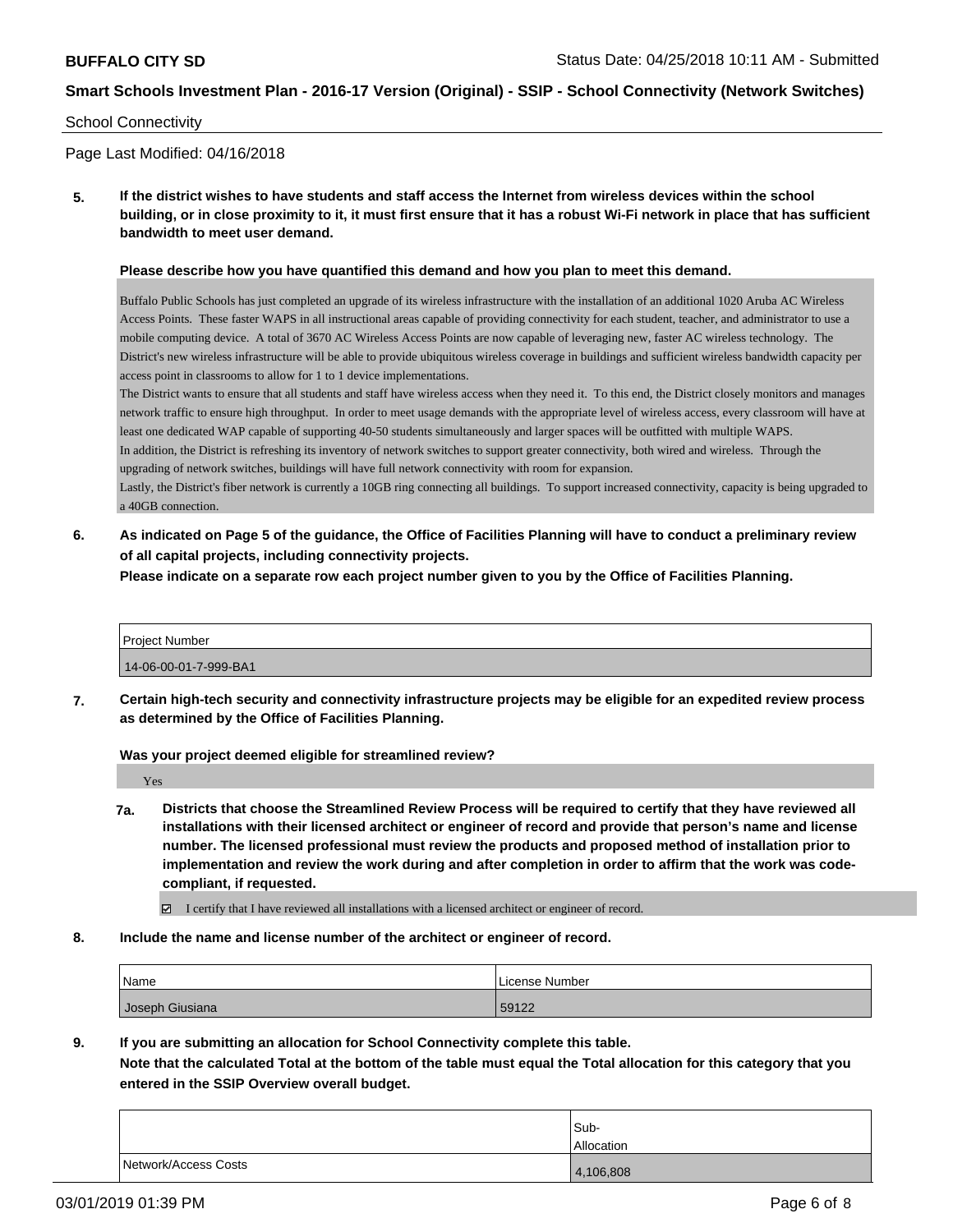School Connectivity

Page Last Modified: 04/16/2018

|                                            | Sub-<br>Allocation |
|--------------------------------------------|--------------------|
| Outside Plant Costs                        | (No Response)      |
| School Internal Connections and Components | 3,028,924          |
| Professional Services                      | (No Response)      |
| Testing                                    | (No Response)      |
| <b>Other Upfront Costs</b>                 | (No Response)      |
| <b>Other Costs</b>                         | (No Response)      |
| Totals:                                    | 7,135,732          |

**10. Please detail the type, quantity, per unit cost and total cost of the eligible items under each sub-category. This is especially important for any expenditures listed under the "Other" category. All expenditures must be eligible for tax-exempt financing to be reimbursed through the SSBA. Sufficient detail must be provided so that we can verify this is the case. If you have any questions, please contact us directly through smartschools@nysed.gov. NOTE: Wireless Access Points should be included in this category, not under Classroom Educational Technology, except those that will be loaned/purchased for nonpublic schools. Add rows under each sub-category for additional items, as needed.**

| Select the allowable expenditure<br>type.<br>Repeat to add another item under<br>each type. | Item to be purchased                                                                                               | Quantity      | Cost per Item | <b>Total Cost</b> |
|---------------------------------------------------------------------------------------------|--------------------------------------------------------------------------------------------------------------------|---------------|---------------|-------------------|
| <b>Network/Access Costs</b>                                                                 | <b>HPE 5 Year Foundation Care Next</b><br>Business Day Exchange 5940 48p<br>10G/6p 100G 2 F PS Service<br>(H6AZ8E) | 14            | 3.986         | 55.804            |
| <b>Network/Access Costs</b>                                                                 | HPE FlexNetwork 5940 48p 10GbE<br>SFP/SFP+ and 6p 40/100GbE<br>OSFP28 with 2 Fans 2 PS Switch<br>Bundle (JH684A)   | 14            | 5,870         | 82,180            |
| <b>Network/Access Costs</b>                                                                 | HPE X140 40G QSFP+ LC ER4 40km<br>SM Transceiver (JL306A)                                                          | 14            | 1,810         | 25,340            |
| <b>Network/Access Costs</b>                                                                 | HPE X132 10G SFP+ LC LR<br>Transceiver (J9151A)                                                                    | 128           | 48            | 6.144             |
| <b>Network/Access Costs</b>                                                                 | HPE X132 10G SFP+ LC LRM<br>Transceiver (J9152A)                                                                   | 1,060         | 43            | 45,580            |
| <b>Connections/Components</b>                                                               | HPE X242 10G SFP+ to SFP+ 3m<br>Direct Attach Copper Cable (J9283B)                                                | 136           | 36            | 4,896             |
| <b>Connections/Components</b>                                                               | HPE X242 10G SFP+ to SFP+ 7m<br>Direct Attach Copper Cable (J9285B)                                                | 42            | 50            | 2,100             |
| <b>Connections/Components</b>                                                               | Aruba 3800/3810M 0.5m Stacking<br>Cable                                                                            | 1,253         | 63            | 78,939            |
| (No Response)                                                                               | (No Response)                                                                                                      | (No Response) | (No Response) | (No Response)     |
| (No Response)                                                                               | (No Response)                                                                                                      | (No Response) | (No Response) | (No Response)     |